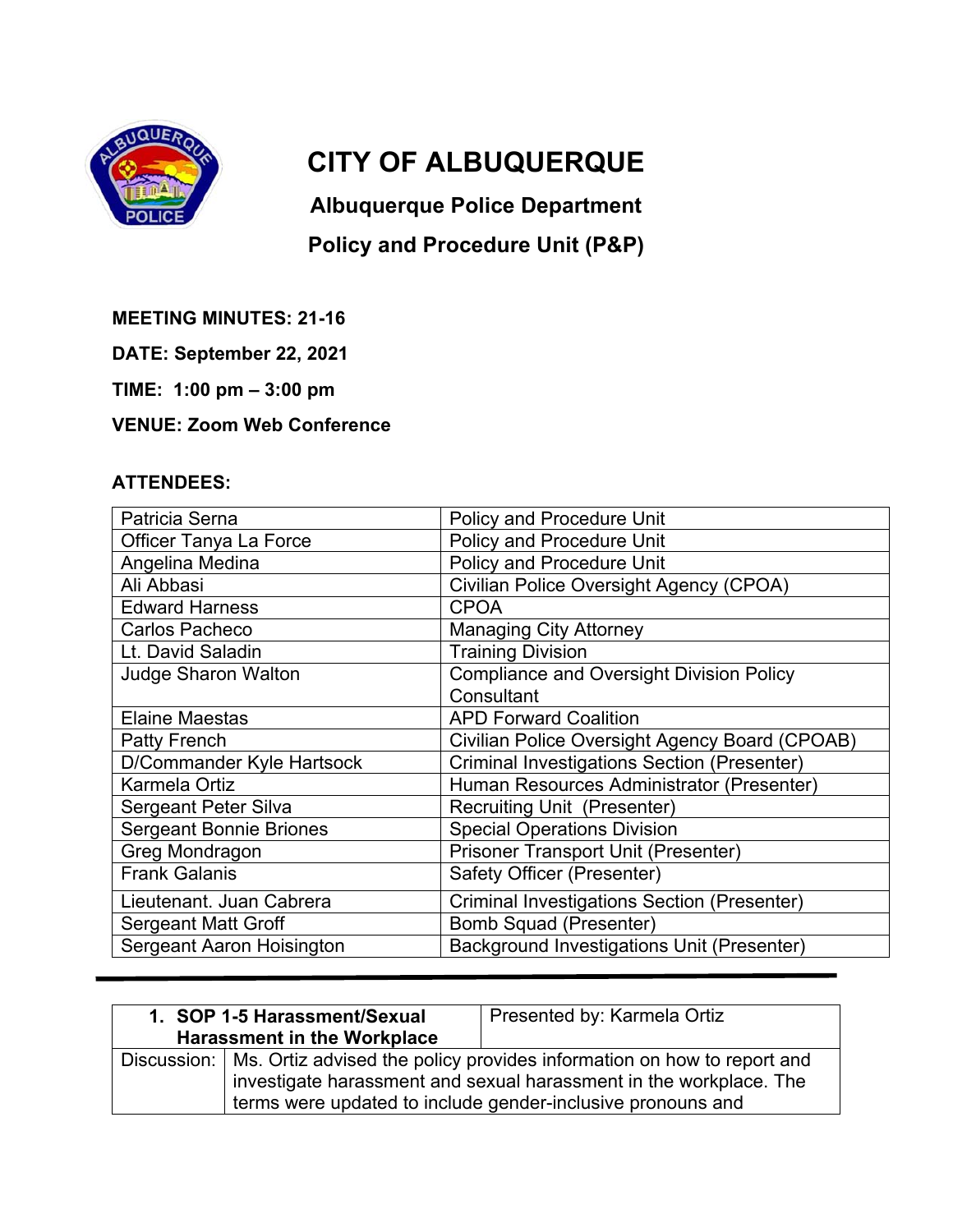|             | formatting. This policy coincides with the City of Albuquerque's<br>Administrative Instruction on Harassment and Sexual Harassment, The<br>sanctions were updated throughout the policy to coincide with the<br>current discipline system procedures. A section was moved from the<br>definitions section to another part of the policy, as it was a directive, not<br>a definition. Question: No questions were asked.                  |                                                                 |
|-------------|------------------------------------------------------------------------------------------------------------------------------------------------------------------------------------------------------------------------------------------------------------------------------------------------------------------------------------------------------------------------------------------------------------------------------------------|-----------------------------------------------------------------|
| Action:     |                                                                                                                                                                                                                                                                                                                                                                                                                                          | The draft SOP, as presented, was reviewed by P&P and will be    |
|             | 15-day commentary period.                                                                                                                                                                                                                                                                                                                                                                                                                | uploaded in the Department's document management system for the |
|             | 2. SOP 1-42 (Formerly 6-7) Bomb                                                                                                                                                                                                                                                                                                                                                                                                          | Presented by: Commander Terysa                                  |
|             | <b>Squad (Formerly Explosive</b>                                                                                                                                                                                                                                                                                                                                                                                                         | Bowie, Sgt. Bonnie Briones, and Sgt.                            |
|             | <b>Ordnance Disposal (EOD) Unit)</b>                                                                                                                                                                                                                                                                                                                                                                                                     | <b>Matthew Groff</b>                                            |
| Discussion: | Sergeant Groff stated the title of the policy "Explosive Ordnance<br>Disposal (EOD) Unit was changed to Bomb Squad due to EOD being<br>more of a military term. Sanctions were added and language updated<br>throughout the policy to coincide with current discipline system<br>procedures. The main change was when the Bomb Squad responds to<br>and investigates traps and improvised devices. Question: No<br>questions were asked. |                                                                 |
| Action:     | The draft SOP, as presented, was reviewed by P&P and will be<br>uploaded in the Department's document management system for the<br>15-day commentary period.                                                                                                                                                                                                                                                                             |                                                                 |

| 3. SOP 1-67 (Currently 7-2 and 7-3) |                                                                      | Presented by: D/Commander Kyle                                              |
|-------------------------------------|----------------------------------------------------------------------|-----------------------------------------------------------------------------|
|                                     | Multi-Agency Task Force (MATF)   Hartsock                            |                                                                             |
| Discussion:                         |                                                                      | Deputy Commander Hartsock stated that the Multi-Agency Task Force           |
|                                     |                                                                      | (MATF) policy is in part a new version of the current Critical Incident     |
|                                     |                                                                      | Review Team (CIRT) policy. One major change was to the definitions of       |
|                                     |                                                                      | a "critical incident officer-involved shooting" and "in-custody death". The |
|                                     |                                                                      | Internal Affairs Force Division (IAFD) investigators are now part of the    |
|                                     |                                                                      | briefings so everyone is on the same page and obtains the same              |
|                                     | information for investigations. Question: The policy states that the |                                                                             |
|                                     | detective shall ensure interviews of involved and witness officers   |                                                                             |
|                                     | are conducted as soon as possible, the previous version said they    |                                                                             |
|                                     |                                                                      | have to be separated prior to the interview. Is the current                 |
|                                     |                                                                      | procedure that the primary and witness officers are separated               |
|                                     |                                                                      | when the supervisor arrives on scene? Yes, witnesses are separated          |
|                                     |                                                                      | as soon as the scene is secured. Is there a way to add the                  |
|                                     |                                                                      | Memorandum of Agreement (MOA) to the end of this policy? I do               |
|                                     | not think we attach MOAs to policies.                                |                                                                             |
|                                     |                                                                      | The draft SOP, as presented, was reviewed by P&P and will be                |
|                                     |                                                                      | uploaded in the Department's document management system for the             |
|                                     | 15-day commentary period.                                            |                                                                             |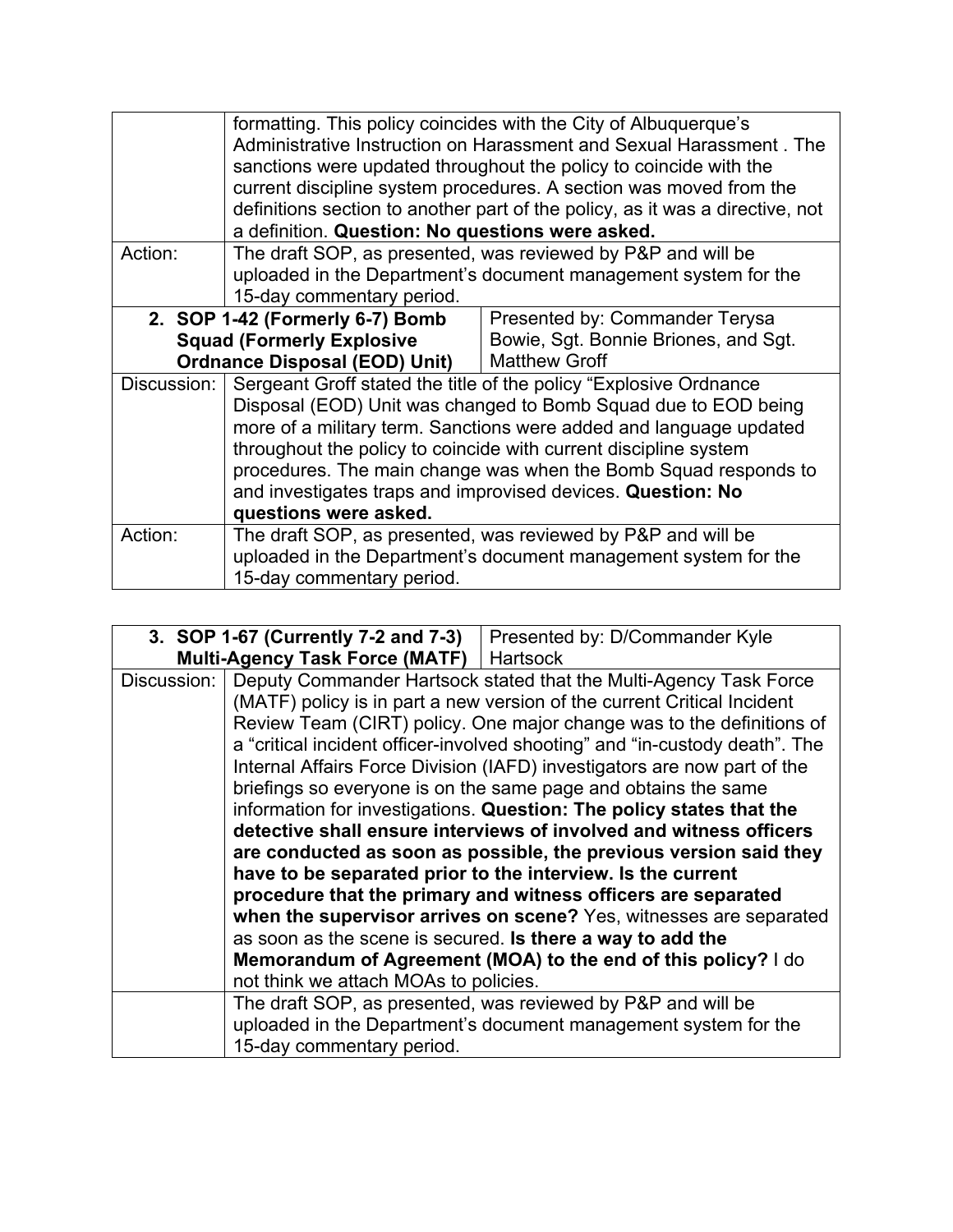|             | 4. SOP 1-85 (Currently 6-2)                                       | Presented by: Sgt. Pete Silva                                            |
|-------------|-------------------------------------------------------------------|--------------------------------------------------------------------------|
|             | <b>Recruiting Unit</b>                                            |                                                                          |
| Discussion: | The Recruiting Unit was separated from SOP 6-2 to create a stand- |                                                                          |
|             |                                                                   | alone policy. There was a change to the Recruiting Unit Supervisor       |
|             |                                                                   | section. This allows the supervisor to be a sworn or civilian employee.  |
|             |                                                                   | Communication from the community to obtain recommendations was           |
|             |                                                                   | added to the policy. The position of Administrative Assistant was added  |
|             |                                                                   | to the policy. There was a section on community outreach that was        |
|             | added to the policy. Question: Do you do the recruiting for the   |                                                                          |
|             | Public Service Aides (PSA), or why was that section taken out? We |                                                                          |
|             |                                                                   | do need to add the PSA's back into the policy as we do recruit for       |
|             | PSA's. Can the Albuquerque Police Department participate in a     |                                                                          |
|             |                                                                   | military type programs that allow non-citizens to serve in the police    |
|             |                                                                   | department while obtaining citizenship? To become an officer you         |
|             |                                                                   | have to be a citizen, though you do not need to be a citizen to become a |
|             | PSA while you are working towards citizenship.                    |                                                                          |
| Action:     |                                                                   | The draft SOP, as presented, was reviewed by P&P and will be             |
|             |                                                                   | uploaded in the Department's document management system for the          |
|             | 15-day commentary period.                                         |                                                                          |

| 5. SOP 1-88 Sex Crimes Unit |                                                                                                                                                                                              | Presented by: Lt. Juan Cabrera |
|-----------------------------|----------------------------------------------------------------------------------------------------------------------------------------------------------------------------------------------|--------------------------------|
|                             | Discussion:   Lt. Cabrera advised this policy is being presented to be archived<br>because the material was moved to SOP 1-26 Special Victims Section.<br>Question: No questions were asked. |                                |
| Action:                     | The draft SOP, as presented, was reviewed by P&P and will be<br>uploaded in the Department's document management system for the<br>15-day commentary period.                                 |                                |

|                          | 6. SOP 2-24 Hazardous Material            | <b>Presented by: Frank Galanis</b>                                                                                                                                                                                                     |
|--------------------------|-------------------------------------------|----------------------------------------------------------------------------------------------------------------------------------------------------------------------------------------------------------------------------------------|
| <b>Incident Response</b> |                                           |                                                                                                                                                                                                                                        |
|                          | <b>Question:</b> No questions were asked. | Discussion:   Mr. Galanis stated there were no major changes to the policy but that it<br>was aligned with current policy conventions. Mr. Galanis asked for the<br>reference to the EOD Unit to be changed to cite to the Bomb Squad. |
| Action:                  | 15-day commentary period.                 | The draft SOP, as presented, was reviewed by P&P and will be<br>uploaded in the Department's document management system for the                                                                                                        |

| 7. SOP 2-82 Restraints and           | Presented by: Gregory Mondragon                                                                                                                                                                                                      |
|--------------------------------------|--------------------------------------------------------------------------------------------------------------------------------------------------------------------------------------------------------------------------------------|
| <b>Transportation of Individuals</b> |                                                                                                                                                                                                                                      |
|                                      | Discussion:   Officer Mondragon stated documentation on the use of restraints was<br>clarified. The reasons a person is unable to be restrained and the use of<br>a passive restraint system (PRS) were explained. Clarification for |